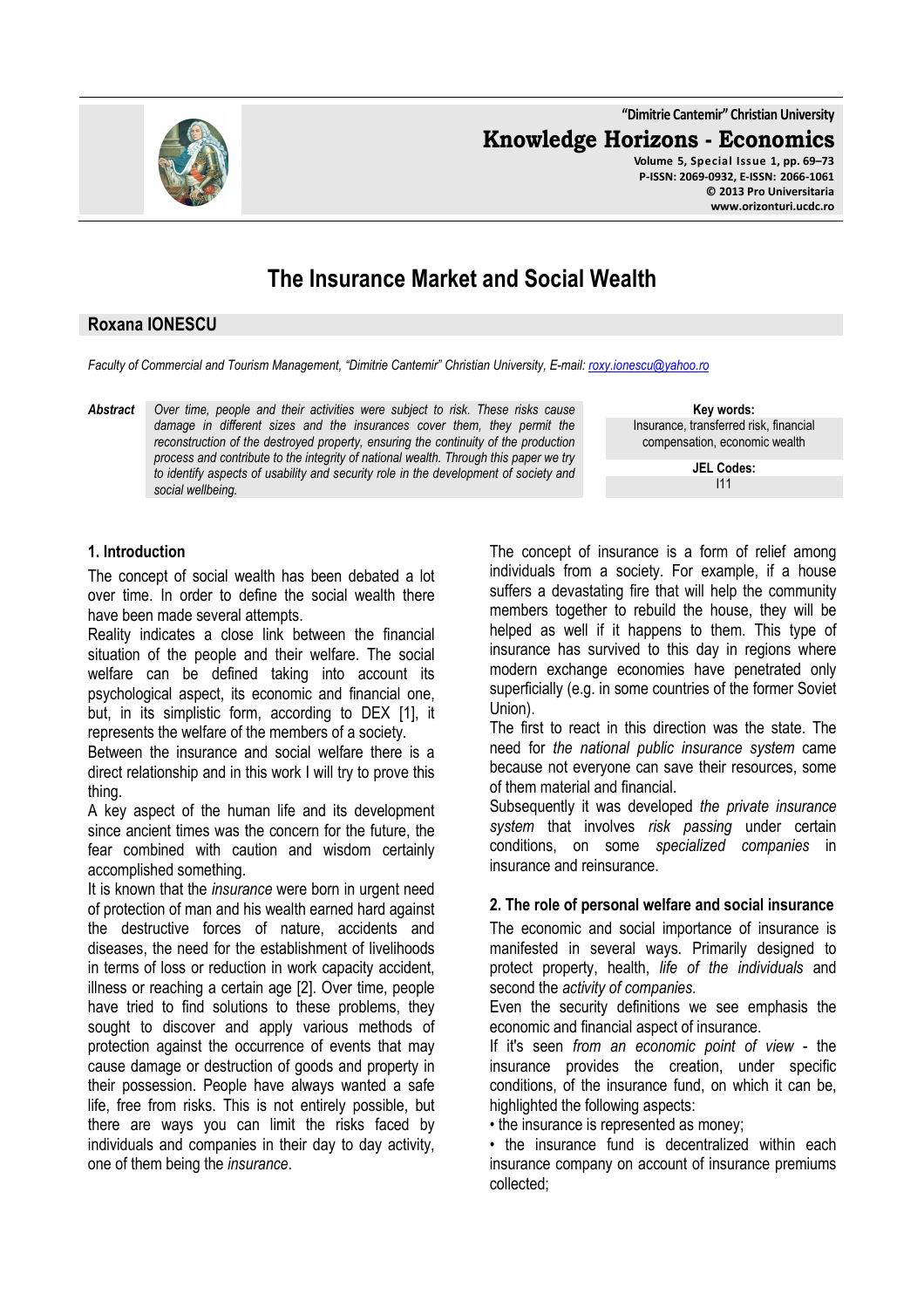• the establishment and use of the insurance fund involves economic relations between the Parties through cash flows resulted from collecting the premiums and then pay for the damages.

The insurance fund is created, shared and used in the process of sharing the gross national product, when between the insured and insurers are developed socialeconomic relations, financial ones. These financial relations are given by the insurance premiums paid by the national companies, independent companies and commercial societies for their goods insurance and also paid by the individuals for their good insurance or even individual insurance. The insurance is used also as fund to prevent, limit and protect against the destructive forces of nature, accidents, to compensate the loss resulted and to pay the insured sum in case of accidents or decease of the insured person etc. Therefore, *the insurance is a component of finance, of economic relations.* The economic content of insurance is determined by the property forms, the existing economic laws inside a society. Because the insurance is part of the financial sphere, it has also its characteristics; at the same time the insurance has also its specific features, determined by the way of creating, sharing a usage of the insurance fund. Therefore the insurances were created as a result of the existence of several common risks which cause great damages to the economy in case of a claim, to national companies, individual entities, commercial societies, public or private units and to the population. The common risks determine the creation of a community of risk, meaning certain persons – individuals or legal persons – are threatened by the same risks, fact which leads to a common fight to protect their common interests.

*According to its financial point of view* – it can be appreciated that the insurance is created as a financial intermediary between the individuals who pay the premiums and the individuals and legal persons who need additional financial resources.

The insurance compensates financially the effects of an unfavorable event. The financial compensation funds are created by the insurer from the premiums paid by the persons or organizations who bought insurance. In this way, the compensation received by the insured is reinstated in the financial statement he had before an insured event. This expresses the main purpose of insurance - the compensation of losses and not makes a profit. In exchange for premiums allocated for special funds, the insurer accepts the risk of damages if the policyholder will suffer a prejudice.

Thus, we can say that insurance *is a method of transferring the risk from individual and legal persons to the insurance companies who take the risk*. The material and financial damages are compensated by the insurance company which insures the holder from

the special funds created from the insurance premiums paid by the policyholders. The compensation is paid to the policyholder after the occurrence of damage in accordance with the insured risks, which have been provided by the insurance contract.

The necessary expenses to repair or replace the property can be provided from the amount provided in the policy, the cost of repairs on damage, recovery, restoration, rebuilding or replacing damaged or destroyed parts, and the workmanship.

The definitions presented are using particular elements that punctuate the economic, social and legal dimension that can define the concept of insurance.

The insurance is a complex system that links the individual needs and economic and social sectors where individuals conduct their lives. In the present economic context, I consider that a holistic, comprehensive insurance system is particularly important.

In defining the insurance it should be capitalized and motivations of the individual in accordance with the pyramid of needs conducted by the psychologist Maslow in 1954.

Insurance is a personal product that folds individual needs and requires promoting the awareness of the need to award the (quality) of the insured. Therefore, the insurance education should devise a strategy focused on the needs of the interior of an individual's psychological needs of the person who holds the insurance. The permanent promoting, such as the social programs which exploit awareness of the need for individuals to be insured should be part of the insurance market in Romania. Considerations presented above are based on defining security in terms of psycho-sociological aspects.

*Viewed from a psychological point of view* [3]*,* the insurance can be defined as a sense of security, contentment, tranquility and peace of mind determined to cover the risks of various forms of manifestation of undesirable events.

The insurance is mainly providing financial protection for people or companies losses due to various risks. Through its social role, the insurance policyholders have to pay compensation to victims of unwanted events.

Any business activity is involving, naturally, certain risks. They appear with the business and grow with it. sometimes at a pace faster than expected. The principal means of protector of property, employees and profits of a company is the conclusion of insurance contracts. But the insurance requires finding answers to several questions, such as:

The reconstitution of destroyed property damage coverage and continuity of the production process are contributing to the integrity of the national wealth.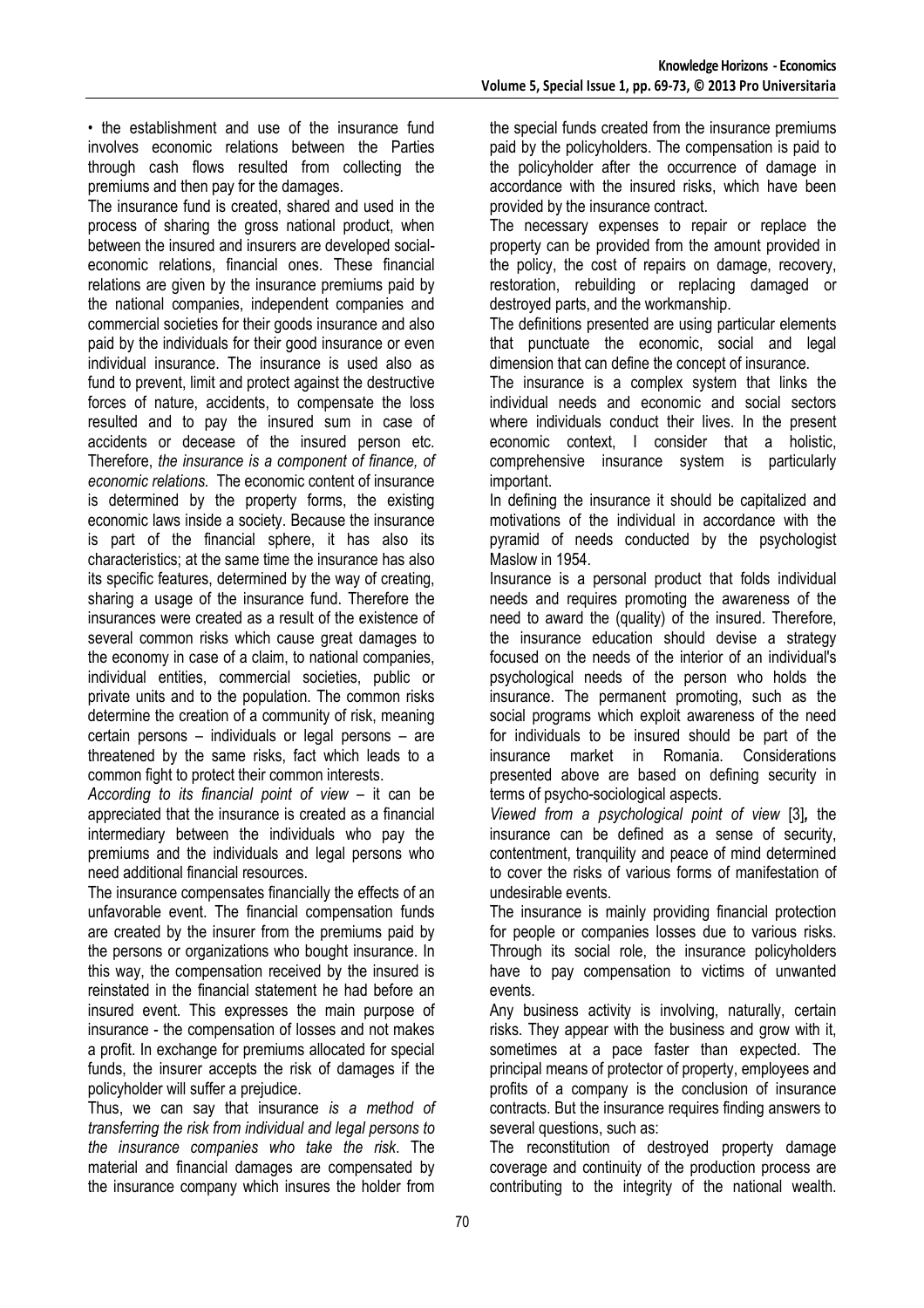Providing goods, vehicles, credit is of great importance in terms of economic, financial and especially foreign point of view. In this way we achieved a saving of foreign exchange receipts in foreign currency by making the provision of insurance services.

The insurance allow the survival of companies, victims of unwanted events, ensuring rescuing and helping employees and their jobs, with all the implications and contribute to social and working relationships [4].

The assurance methods were developed along with the existing protection needs at a time for people and their businesses. Therefore, businessmen agreed to use insurance to reduce risks that may arise in commercial transactions and the related heritage protection.

For individuals, life insurance is a way of financial protection, safeguard and maintain the standard of living of a family. It is an integral part of family's financial plan, along with other investment plans. Through life insurance is created la liquidity guarantee fund which is available in the event of an unexpected need, without affecting other forms of saving.

The insurance provides an important role in protecting goods of a person. The property insurance compensates the expenses incurred by repairing or replacing those goods which are damaged, destroyed or lost.

Insurance can replace only money damages in the first place, which can be measured in money and secondly, which were occurred without the insured's intent to cause the insured event. For example, a person who leaves the keys in the car, therefore encouraging thieves to steal cannot expect to recover the value of the car from the insurance company.

Insurance provides funds for rebuilding or buying a home for people who have suffered from an unpleasant event which produced total or partial destruction of property, amounts paid to compensate the professional losses of a person who, because of an accident, remained unable to work; provides funds for medical care of sick or injured they need for a fast recovery.

Until they suffer a loss, most people do not realize the need for insurance. When purchasing an insurance policy, a person is protected against unpleasant events of life which happen, causes damage and financial losses hard to be supported. With insurance, the risk of such events is transferred to the insurance company. When the risk does not occur during the period insured, we cannot say that premiums paid are lost, because if the insured does not end up being compensated, he gets instead a psychological benefit (safety state that provides insurance).

This is the difference between the insurance protection and savings protection. The savings investment means that the insured person hopes to grow his investment, helping to increase his wealth. Property insurance itself does not increase a person's personal property. It has as main purpose the obtaining of benefits, but to protect the financial situation of the insured, or *maintaining social welfare.*

Currently the insurance became an important branch of the national economy. Insurance's share in GDP may reach up to 15% and is generally higher with both regarded as the country reached a higher level of economic development [5].

| Indicator                               | 2003    | 2004    | 2005    | 2006    | 2007    | 2008    | 2009    | 2010    | 2011    |
|-----------------------------------------|---------|---------|---------|---------|---------|---------|---------|---------|---------|
| Gross written premiums<br>(million lei) | 2673.8  | 3476.5  | 4417.2  | 5729.3  | 7175.8  | 8936.2  | 8869.   | 8305.4  | 7822,31 |
| GDP at current prices (million lei)     | 189.077 | 238.791 | 287.183 | 342.400 | 404.709 | 503.900 | 491.274 | 513.641 | 578.552 |
| Insurance penetration level in GDP%     | 1.41    | 1.46    | .53     | .67     | 1.77    | .79     | 1.80    | 1.62    | 1,77    |

*Table 1.* The evolution of the insurance penetration in the period 2003 -2011

*Source:* The National Institute of Statistics 2003-2011. The reports of the Insurance Supervisory Commission during 2003-2011

In 1995 the percentage of GDP insurance in Romania was very small; it had a share of 0.40%. The highest percentage insurance of GDP was reached in 2009, reaching 1.80%. This indicator is expressed as a ratio of gross written premiums and gross domestic product. This shows the amount of insurance premiums in GDP. Indicates how developed are insurance in our country. The share of GDP is higher; the greater are the insurance ranks among the population.

The insurance penetration was on 31.12.2010 by 1.62%, down with 0.18 percentage points from the 2009 level. The decreased penetration is singular, by 2010 this indicator evolved on a continuous upward trend. By type of insurance, the penetration was determined for general insurance of 1.29% and 0.33% for life insurance.

Compared with 2009, the indicator of general insurance decreased with 0.18 percentage points, while the penetration of life insurance remained at the same level as the previous year, respective 0.33%.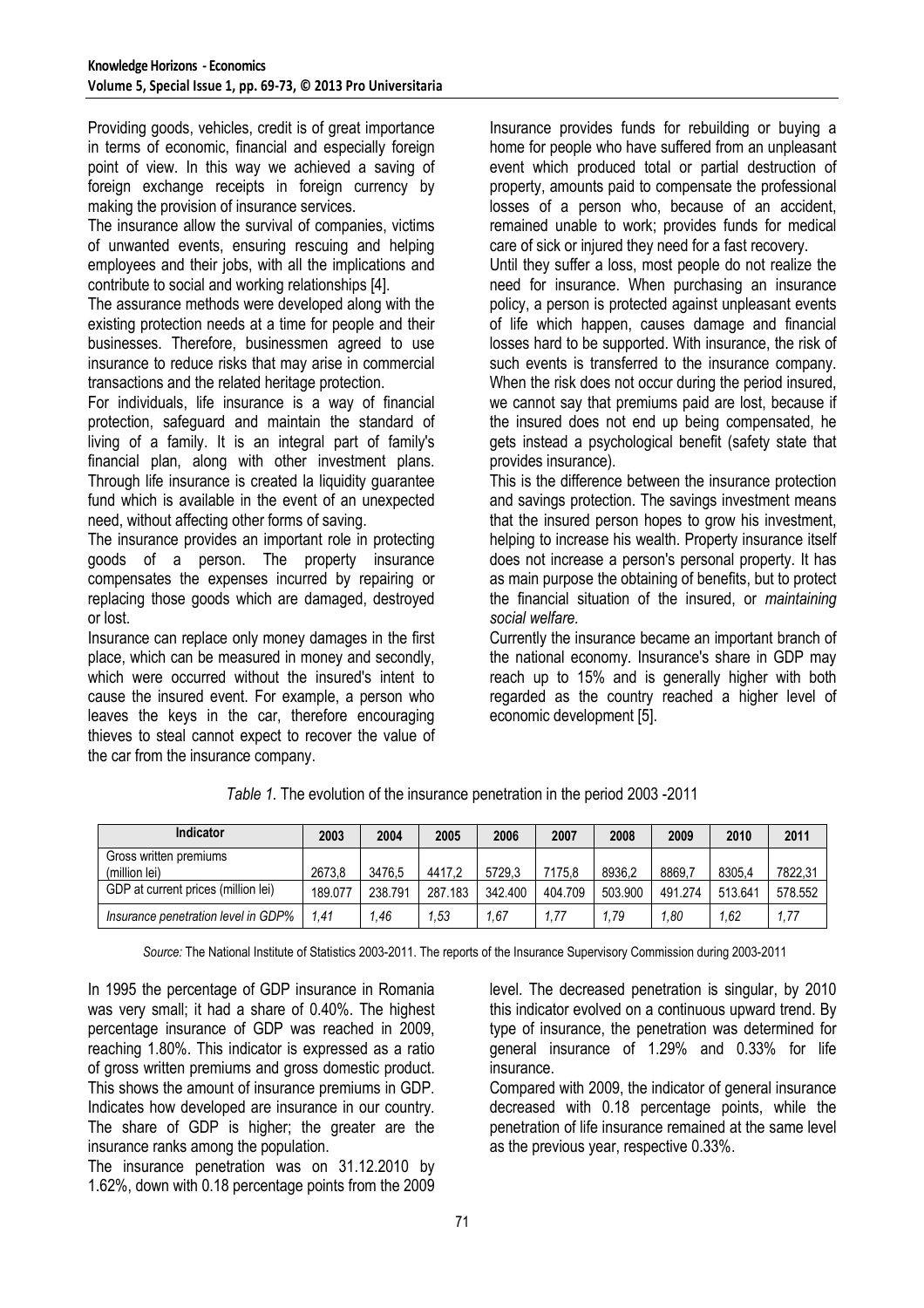

*Figure 1.* The evolution of the insurance penetration level in GDP %, period 2003 -2011

## **3. Conclusions**

The personal insurance, property and liability represent a special *economic, social and financial importance.* Insurance is considered a branch of service, a financial asset and a financial intermediary in an uncertain economy.

*First, the insurance contributes to the national economy*, taking measures to prevent damage, compensate losses incurred, provide for the continuous production and reproduction process, and protect the general local and personal interests. The insurance also contributes by its specific means to *create the conditions necessary to transpose into life the objectives of the national economic development, expansion of foreign economic relations and tourism*. Insurance also contribute to socio-economic progress of the country to maintain continuity of the production process by protecting and defending the integrity of public property, cooperative, private and personal to the public by creating additional pathways and saving provision.

Moreover, the insurance plays an important role in increasing profits and participate in the distribution of GDP between industries, counties, cities, towns and villages, between economic and population groups.

Since it ensures the goods which are the subject of foreign trade and civil fleet (aircrafts, marine and river), the external security is of particular importance in economic and financial rates. Particularly the high risks during transportation are insured and reinsured, in this way opens the realization of currency that is used in providing any compensation, obtaining estimates and saving them at the same time.

Insurers are not just simple redistributors of funds; they fought against the consequences of unwanted events. They developed assistance activities not only to provide cash for compensation and benefits but especially to make life insured.

The insurance company is a key driver of economic development as any modern project development investment and therefore requires insurance participation, without which the contractor would not risk its capital in any way which is necessary for the project. Only insurance can provide security through the existing insurance mechanisms. The Company may provide guarantees for any investor from a skyscraper to the trade modest neighborhood. Also, the insurer collects premiums before the insured to be at risk against which they are insured. This gives the insurer a treasury surplus that can be managed as well in the interest of mutuality.

Second, the liability insurance liability covers damages for which the insured is responsible. Persons injured or harmed by car crashes or other accidents are compensated operational.

*Third,* personal insurance *- which is an additional means of saving and provision - covers the policyholders and their families, in case of production of insured events - accidents, a certain age, death - to collect the sums insured.* Life insurance makes sure to take their long-term commitments that require provisioning important. A single premium for a unique guarantee for life must be saved throughout the life of the insured. Capitalization and pension insurance involve accumulation of reserves throughout the contract. These types tend to grow the fastest in modern economy countries and this phenomenon increases the role of financial manager and investor of the insurances**.**

*Fourth, the insurances are fulfilling an educational role.* Thus, policyholders are encouraged and required to take the most effective measures for the proper preservation of public property, joint venture, cooperative, private and personal goods.

*Fifth, the insurance funds held in bank accounts and reserve units made up the life insurance* premiums